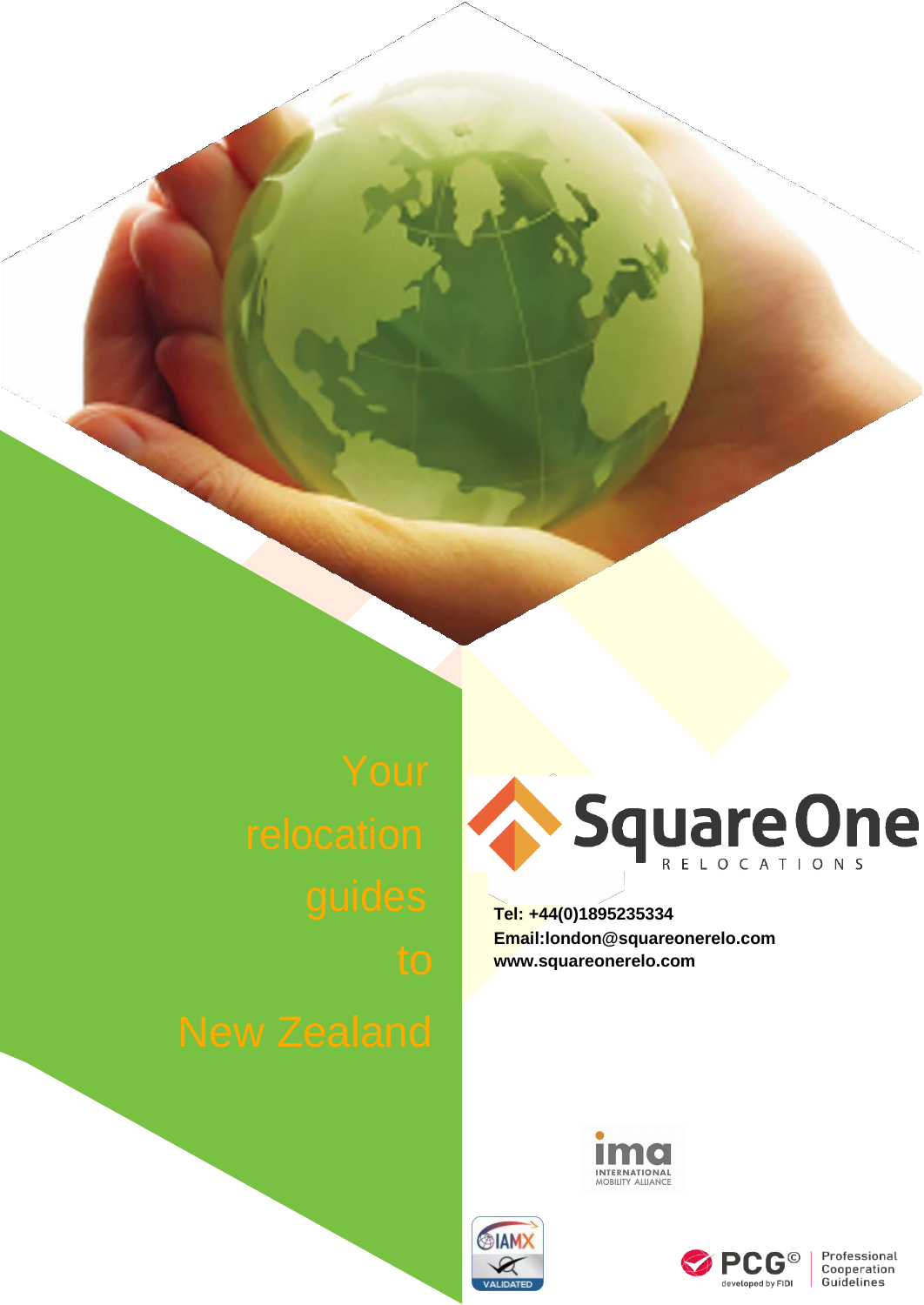

| <b>TELEPHONE:</b>                                       | Country code (0064) + Area Code.                                                                                                                                                                              |
|---------------------------------------------------------|---------------------------------------------------------------------------------------------------------------------------------------------------------------------------------------------------------------|
| <b>STANDARD TIME:</b>                                   | Generally, +12 hours GMT, although NZ daylight saving<br>does start and finish on different dates to UK.                                                                                                      |
| <b>WEIGHTS &amp; MEASURES:</b>                          | Metric                                                                                                                                                                                                        |
| <b>ELECTRICITY:</b>                                     | 230/240v AC, 50Hz                                                                                                                                                                                             |
| INOCULATIONS/VACCINATIONS:                              | No vaccinations or inoculation required if EU citizen.                                                                                                                                                        |
| <b>PUBLIC HOLIDAYS:</b>                                 | Jan 1, 2, Feb 6, Good Friday, Easter Monday, Apr 25 (ANZAC<br>Day), First Monday in June Queen's Birthday. Fourth<br>Monday in October Labour Day, Dec 25, 26 plus Provincial<br>Anniversary days which vary. |
| <b>OFFICE HOURS:</b>                                    | There are no longer any standard office hours. Most<br>employees work a 38 to 40-hour week.                                                                                                                   |
| <b>BANK HOURS:</b>                                      | Usually Monday to Friday, varies from about 08.30 to about<br>17.00 hours.                                                                                                                                    |
| <b>EMERGENCY TELEPHONE NUMBERS:</b>                     | 111 - Police/Ambulance and Emergency.                                                                                                                                                                         |
| <b>BRITISH EMBASSY IN NEW ZEALAND:</b>                  | <b>British High Commission</b><br>44 Hill Street, POB 1812 Wellington<br>Tel: 0064 4 924 2888<br>Fax: 0064 4 924 2809<br>Web: http://ukinnewzealand.fco.gov.uk/en/                                            |
| <b>NEW ZEALAND HIGH COMMISSION</b><br><b>IN LONDON:</b> | <b>New Zealand House</b><br>80 Haymarket<br>London SW1Y 4TQ<br>Tel: 02079 308 422<br>Fax: 02078 394 580<br>Web: http://newzealand.embassyhomepage.com/                                                        |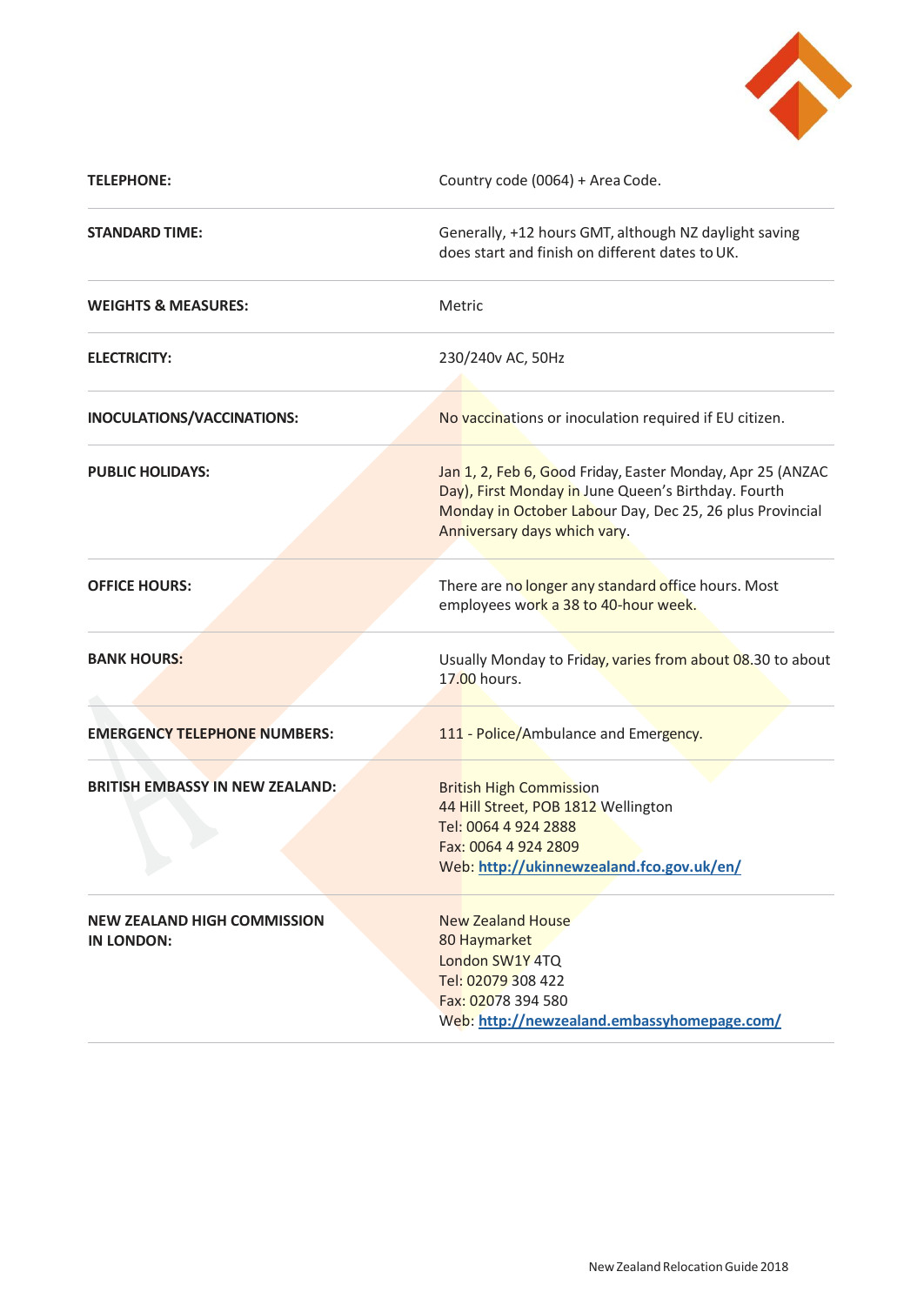

# **Part 1 – Background Information on NZ**

## **Background**

The Polynesian Maori reached New Zealand in about A.D. 800. In 1840, their chieftains entered a compact with Britain, the Treaty of Waitangi, in which they ceded sovereignty to Queen Victoria while retaining territorial rights. That same year, the British began the first organized colonial settlement. A series of land wars between 1843 and 1872 ended with the defeat of the native peoples. The British colony of New Zealand became an independent dominion in 1907 and supported the UK militarily in both world wars. New Zealand's full participation in several defence alliances lapsed by the 1980s. In recent years, the government has sought to address longstanding Maori grievances. New Zealand assumed a no permanent seat on the UN Security Council for the 2015-16term.

## **Geography**

New Zealand is a South Pacific country located midway between the Equator and the South Pole, and approx. 1,600 kilometres east of Australia. Its nearest neighbours to the north are New Caledonia, Fiji and Tonga, all about the same distance away as Australia.

With a land area of 268,105 square kilometres, New Zealand is like Japan, Britain or Italy, and extends over a similar range of latitudes to California. There are two main islands, the North and South Islands, separated by the Cook Strait, some 32 kilometres across at its narrowest point.

The total land area is 270,535 sq Km / 104,453 sq miles, about the size of Italy, the United Kingdom or the US state of Colorado.

There is a territorial dispute in Antarctica.

New Zealand's spectacularly beautiful landscape includes vast mountain chains, steaming volcanoes, sweeping coastlines, deeply indented fiords and lush rainforests.

## **Climate**

Lying within the Southern Temperate Zone, New Zealand has an oceanic climate, without extremes of heat or cold, with January and February the warmest months and July the coldest. Most parts of the country enjoy ample sunshine and rainfall, although the weather is rather changeable. Seasons are the reverse of the Northern Hemisphere, with temperatures generally higher in the north of the country, which experiences sub-tropical warmth in summer. Winter brings extensive snow fall in Southern Alps.

## **Population**

There are now over 4.7 million New Zealanders of all races, but predominantly of European and Polynesian origin. The Maori population is around 14.9% of the total, but intermarriage means that many New Zealanders have both Maori and European ancestors. Recent years have seen a movement of people from the smaller pacific islands, and non-Maori Polynesians and Melanesians together account of about 5% of the population.

More than 76% of the people live in the North Island and 85% of the people live in the cities and towns along the coastal areas and lowland plains. Auckland, New Zealand's largest city has population of 1,455.000 people.

## **Language**

English and Maori are the official languages, English is the most common, but Maori is of increasing significance.

## **Currency and banking**

New Zealand operates a decimal system with 100 cents to one dollar (\$1).

- \$5, \$10, \$20, \$50 and \$100notes
- 10c, 20c, 50c, \$1 and \$2coins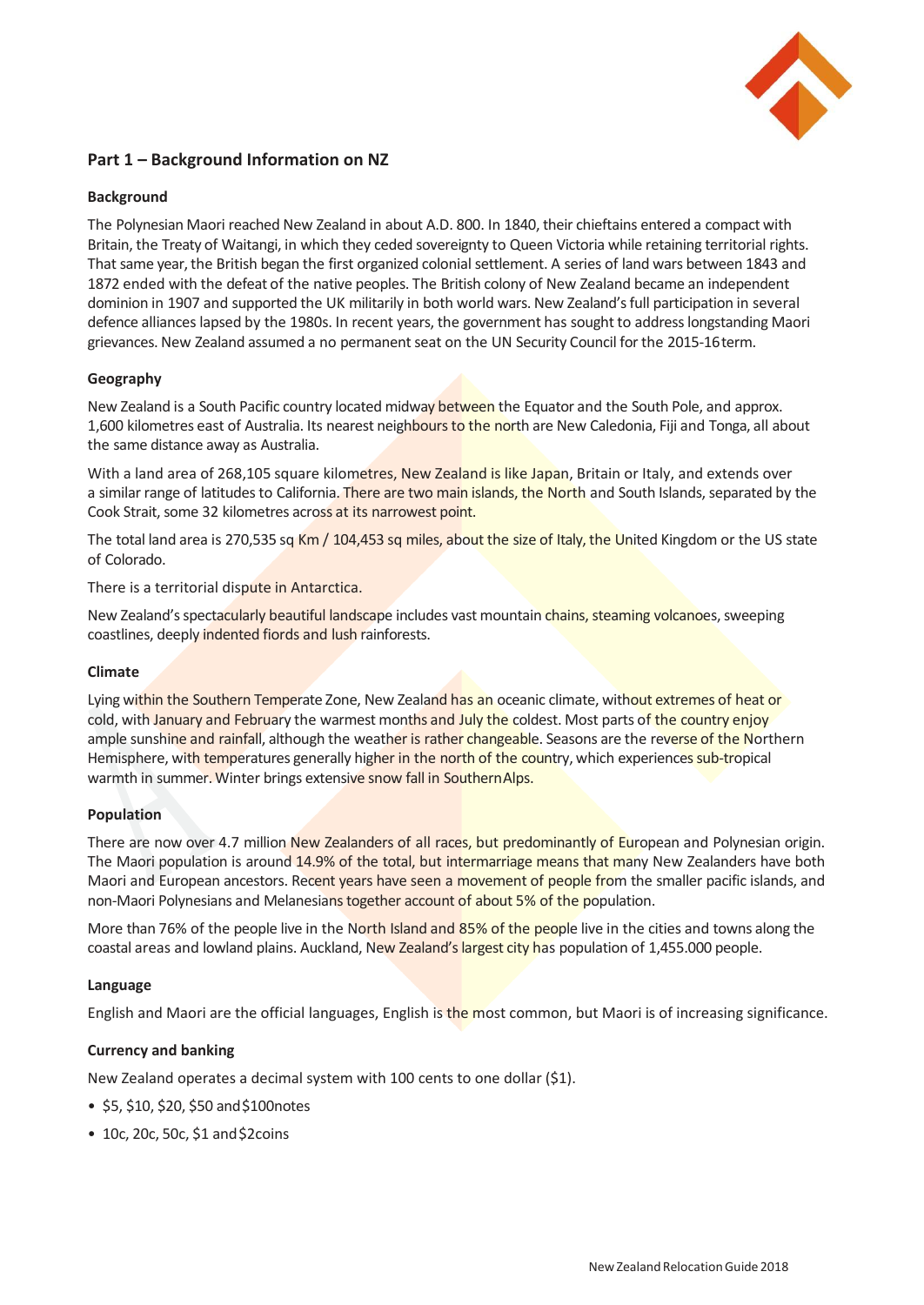

## **Economy**

Over the past 40 years, the government has transformed New Zealand from an agrarian economy, dependent on concessionary British market access, to a more industrialized, free market economy that can compete globally. This dynamic growth has boosted real incomes - but left behind some at the bottom of the ladder - and broadened and deepened the technological capabilities of the industrial sector.

Per capita income rose for ten consecutive years until 2007 in purchasing power parity terms, but fell in 2008- 09. Debt-driven consumer spending drove robust growth in the first half of the decade, fuelling a large balance of payments deficit that posed a challenge for policymakers. Inflationary pressures caused the central bank to raise its key rate steadily from January 2004 until it was among the highest in the OECD in 2007-08. The higher rate attracted international capital inflows, which strengthened the currency and housing market while aggravating the current account deficit. Rising house prices, especially in Auckland, have become a political issue in recent years, as well as a policy challenge in 2016 and 2017, as the ability to afford housing has declined for many.

The economy fell into recession before the start of the global financial crisis and contracted for five consecutive quarters in 2008-09. In line with global peers, the central bank cut interest rates aggressively and the government developed fiscal stimulus measures. The economy pulled out of recession in 2009 and achieved 2%-3% growth from 2011 to 2016. Nevertheless, key trade sectors remain vulnerable to weak external demand and lower commodity prices. In the aftermath of the 2010 Canterbury earthquakes, the government has continued programs to expand export markets, develop capital markets, invest in innovation, raise productivity growth, and develop infrastructure, while easing its fiscal austerity. Expanding New Zealand's network of free trade agreements remains a top foreign policy priority.

## **Education**

Education is provided free in Government owned or funded schools from primary school to university and is compulsory between the ages of six to sixteen.

Most schools are supported by the state and administered by School Boards of Trustees. Others are supported by churches or private interests.

There are eight universities, and the larger towns and cities have technical institute and community colleges to provide further tertiary education. A state correspondence school caters for children who cannot attend school in the normal way (for reason of isolation, illness or disability) and for others enrolled in continuing education courses.

## **Cultural Activities**

New Zealanders have a strong and increasing involvement in a wide range of cultural activities throughout the country. The performing arts are well established, with professional and amateur companies active in music, drama and dance. New Zealand writing, painting, pottery and weaving have achieved growing international recognition in recent years. Film making has also become an important industry. The educational system strongly encourages music, drama and the visual arts at all levels.

## **Health**

New Zealand has around 40 public hospitals spread across the country in cities and larger towns.

Hospital treatment is free for those eligible for health care services. Nobody can be refused emergency care because they cannot pay, but if you're not a New Zealand resident, you may have to pay for some services.

*Although every care is taken to ensure that all information in the New Zealand Relocation Guide is accurate and up to date our company cannot accept liability for any inaccuracy.*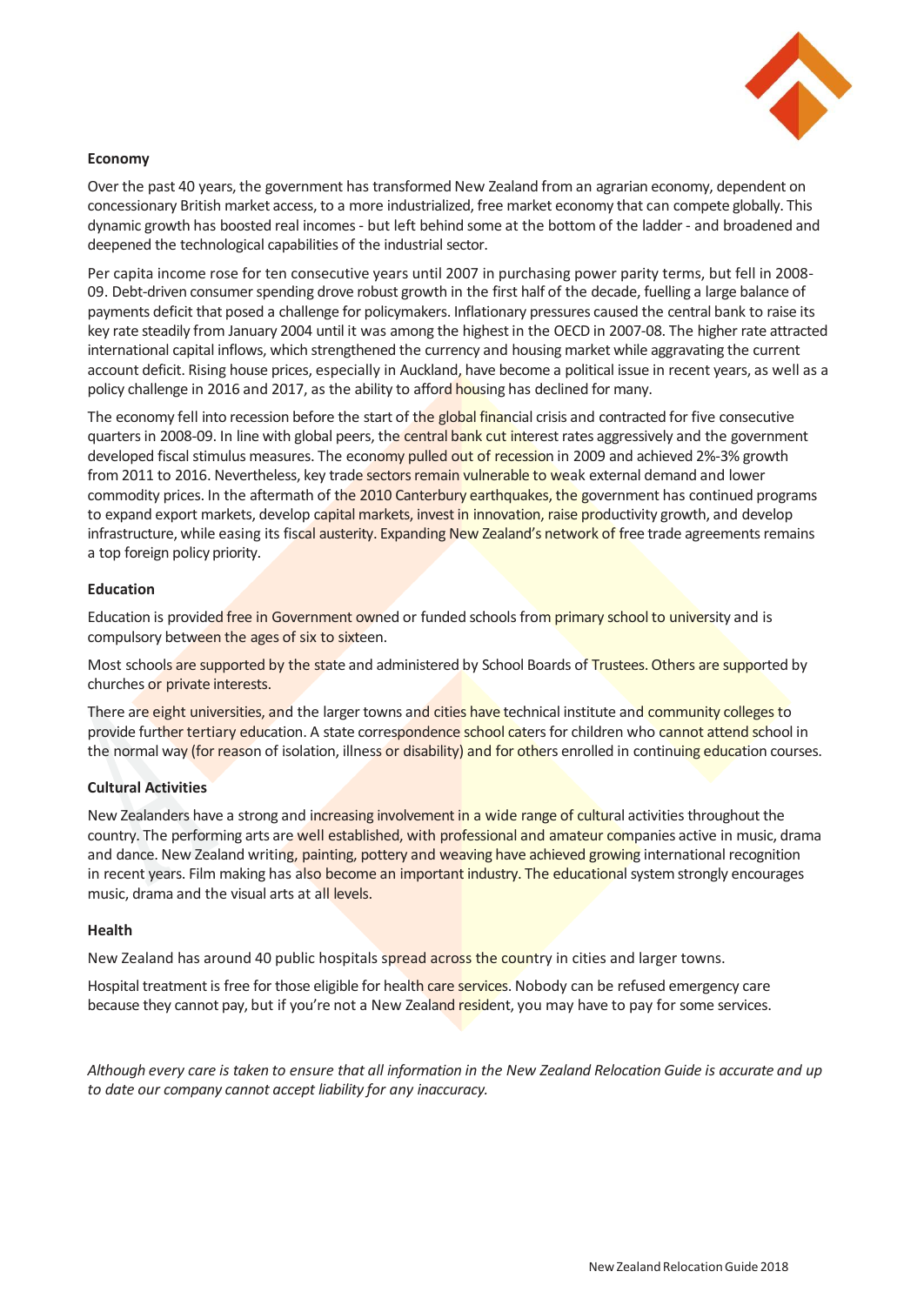

# **Part 2 – NZ Import Customs Regulations**

**To the best of our knowledge, the following documentation is required to import household and personal effects into New Zealand.**

## **Personal and Household Goods**

Documents required:

- Completed customs and Quarantine Form MPI (ministry for Primary Industries) Personal Effects Supplementary Declaration supplied by us. Must be completed priorto shipping.
- Inventory of the goods (prepared by us). For owner packed boxes importer must prepare a detailed list.
- Original passport or a certified true copy of the passport (identification page and entry visa only) and the page showing your signature.

## **Documents authorizing residence in New Zealand – means any of the following:**

- A New Zealand or Australian passport.
- A current New Zealand residence visa or permit or a current New Zealand returning residence visa or permit.
- A current permanent residence visa (including a residence return visa) issued by the Government of the Commonwealth of Australia.
- A current New Zealand work visa or a work permit that was issued for a minimum of 12 months.
- A current New Zealand work visa or work permit issued under the Work to Residence (Skilled Migrant Category) policy or the Long-Term Business Visa / Permit category.
- A current New Zealand visitor's visa or permit that was issued for a minimum of three years.

Concessionary entry (duty and or tax free) for household effects is available to persons who meet all the following conditions:

- Have arrived and on the date the effects are imported, hold adocument authorising residence in New Zealand.
- Have resided outside of New Zealand for the whole of 21 months before the date of arrival in New Zealand.
- Have owned and used the household goods before the date of departure for New Zealand.
- The goods are being imported for own personal use and not for sale, gift, disposal or exchange.

## **Diplomats' shipments (personal and household effects**

Documents required:

Customs and Quarantine combined form – supplied by us.

- Diplomatic declaration.
- Inventory of goods.

Declaration to be signed by Consulate.

Importation of alcohol: Restrictions will not normally be placed on the quantities of duty-free or tax-exempt goods that may be imported, provided they meet the reasonable personal requirements of an eligible individual or are clearly identified for official use.

The New Zealand Customs Service monitors the quantity of goods imported/purchased duty/tax-exempt. Where it is considered such imports/purchases are more than "reasonable requirements", the Chief of Protocol will be advised, and an explanation will be sought from the Head of Mission/ Postconcerned.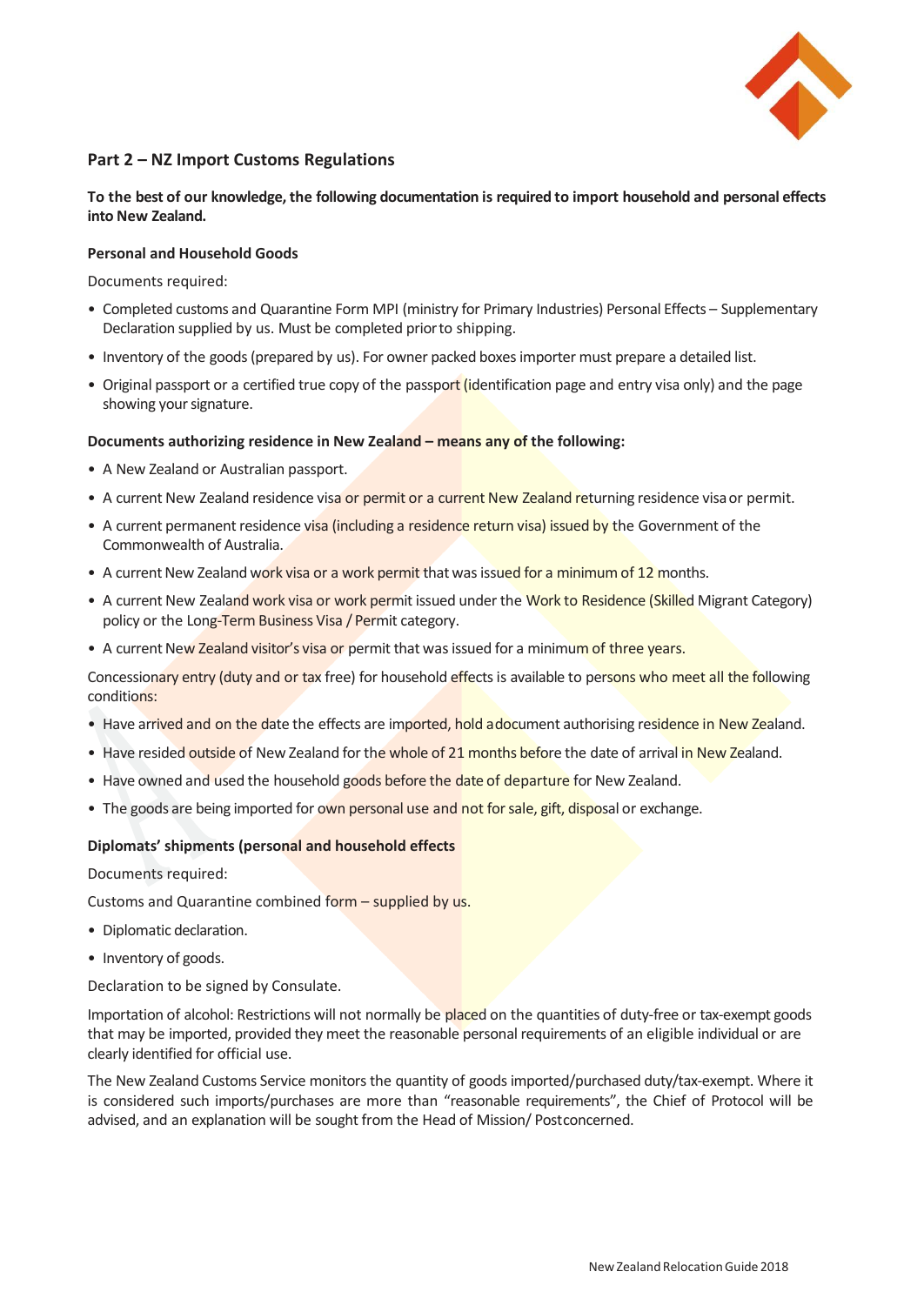

## **Wedding Trousseaux (included with personal and household effects)**

Document required:

As per normal household and personal effects – Wedding gifts are treated the same as Personal and Household Effects.

## **Inheritance**

Documents required:

• Death certificate and either letter from Executor or copy ofWill.

Goods are admitted free of duty provided a copy of the Will or Executor's letter is sighted.

The name of the beneficiary and their legacy must be specified in the Will.

#### **New furniture, household items, presents and souvenirs**

All new and unused effects may be liable for duty and Goods & Services Tax (GST).

#### **Works of art, Antiques not part of normal household and personal effects or newly purchased.**

British Antique Dealers Association Certificate (B.A.D.A) for antiques from United Kingdom.

If not part of household and personal effects importation or newly purchased, then GST will apply.

#### **Jewellery (included with personal / household effects)**

Duty free if part of household and personal effects consignment, but we strongly recommend that Jewellery is not included.

#### **Motor cars, motor cycles and motor scooters**

Documents required for clearance:

- Copy of Passport and the page showing the customers signature.
- Original registration / ownership certificate and / or original deregistration certificate as applicable.
- Purchase invoice.
- Original compliance certificate issued by the manufacturer of the car if applicable / required.

#### **Documents authorising residence in New Zealand – means any of the following**:

All as per household and personal effects.

Concessionary entry (duty and / or tax free) is available to persons who meet all the following conditions:

Have arrived and on the date the motor vehicle is imported, hold a document authorising residence in New Zealand and have resided outside of NZ for the whole of 21 months before the date of arrival in New Zealand; and have owned and used the vehicle for at least 12 months before the date of departure to New Zealand or the date on which the vehicle is surrendered for shipping, whichever is earlier; and Do not sell the vehicle within 24 months of importation.

All other importers will attract Goods and Services Tax (GST) at 15.00% of the vehicles Cost, Insurance and Freight (CIF) value (purchase price, freight and marine insurance). There is no duty on vehicles being imported into New Zealand (duty is however applicable on motor homes for non-qualifying migrants). An allowance for depreciation may be made depending on length of ownership overseas.

For full details refer to website for NZ Customs **[www.customs.govt.nz](http://www.customs.govt.nz/)**

Importers qualifying for concessionary entry (duty and / or tax free) must sign a 'Deed of Undertaking'.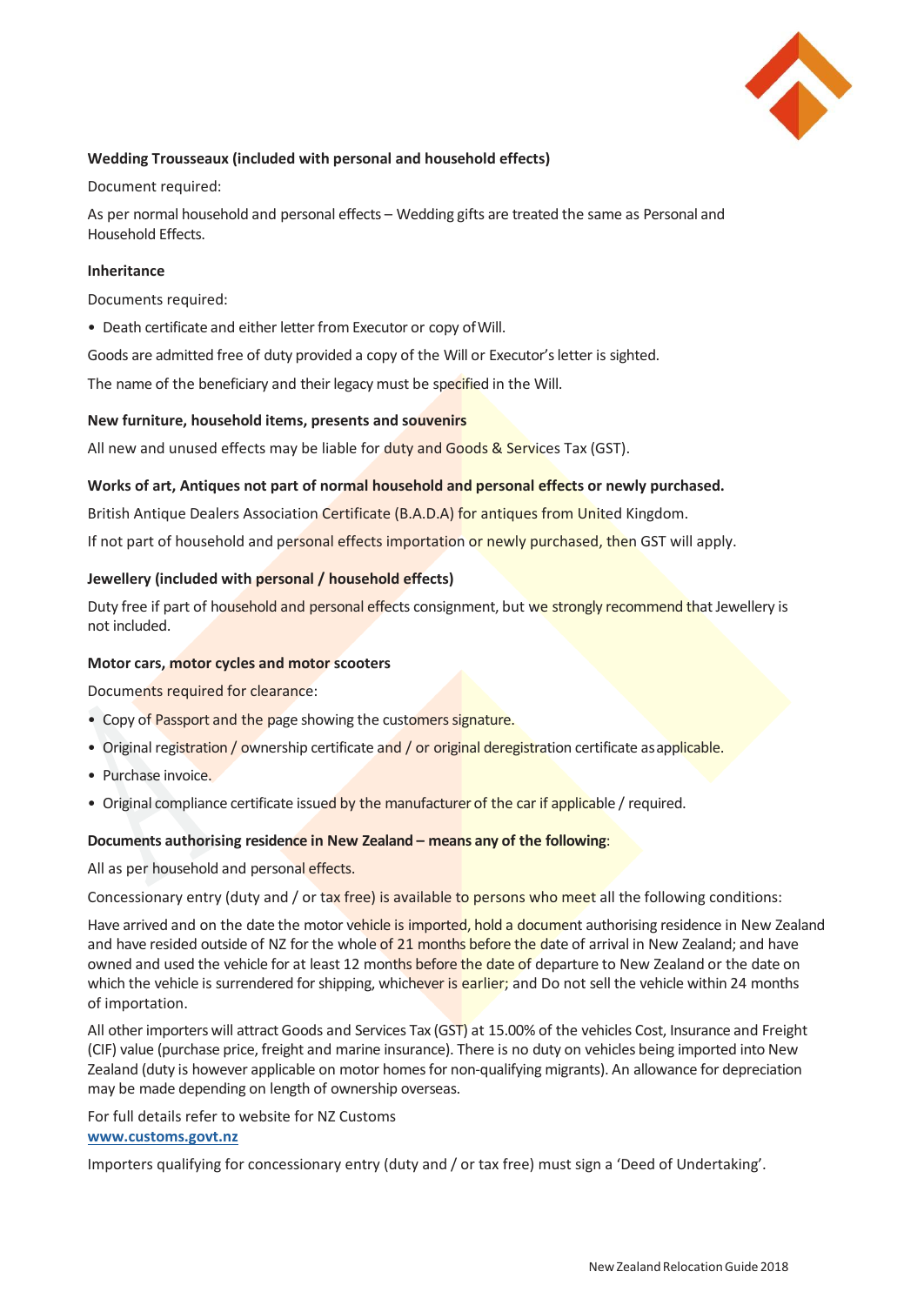

The vehicle also needs a structural inspection, once this is done and is cleared through Customs and MPI the motor vehicle will be required to be tested for certification to New Zealand Safety and Compliance Standards – **it is important that owner checks prior to shipment that vehicle will comply.**

For full details refer to website for the – New Zealand Transport Agency **[http://www.nzta.govt.nz](http://www.nzta.govt.nz/)**

It is recommended that motor vehicles be steam – cleaned and vacuumed prior to shipment however this is not a guarantee MPI will not order again on arrival in New Zealand

## **Left-Hand Drive Motor Vehicles**

Left hand drive vehicles – owner should check before importing a LHD vehicle if the vehicle belongs to one of the permitted categories or is capable of being converted to RHD.

For full details refer to website for the New Zealand Transport Agency **[www.nzta.govt.nz](http://www.nzta.govt.nz/)**

**Boats**

It is strongly recommended to contact NZ Customs for clarification on exact details.

## **Prescribed Medicines**

Copy of prescription or letter from your doctor is required.

## **Plants and vegetable products**

Not to be included with household and personal effects.

## **Pornographic books and magazines**

Importation prohibited.

## **Other prohibited or Restricted Items**

Certain types of weapons such as flick knives, sword sticks, knuckle-dusters, and any weapon designed or disguised to give the appearance of another article.

Ivory in any form, tortoise or sea turtle shell and any other endangered species. A CITES certificate is normally required. There is a worldwide ban on the movement of Ivory without a CITES certificate. **Please note old pianos usually have ivory keys and a CITES certification will be required**.